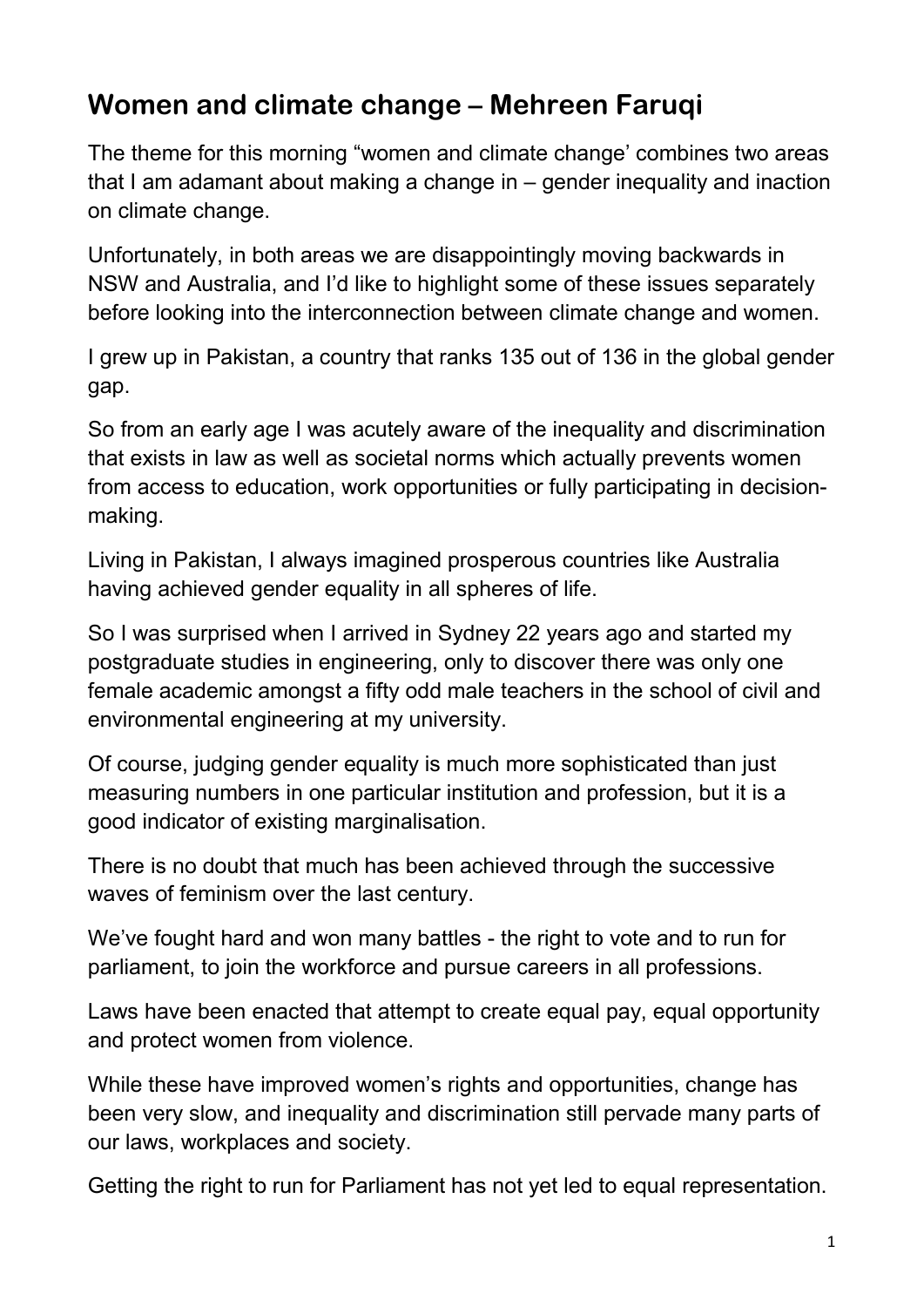I sit in NSW Parliament where only a quarter of the MPs are women.

Our Parliaments are also not representative of the amazing diversity in our community.

Even though more women complete university degrees than men, they are less likely to reach higher management positions.

The gender pay gap, shamefully, still stands at 17.5%.

Women continue to be over-represented in the casual workforce in NSW, lacking the vital workplace protections and benefits given to full-time workers.

Not only has our journey of equality been slow but even more disappointing is the fact that we are moving backwards and unwinding some of these hardfought rights.

Domestic violence in NSW has increased by 2% in the last year, yet we see that feminist women-only refuges are losing their funding and being closed down

The gender pay gap has actually increased by 2.6% since 2004.

Concerningly, women are substantially over-represented in the bottom tenth of income earners, a trend which has increased by 5% between 2001 and 2012.

Unfortunately, the lack of women in Federal Cabinet and in the NSW Liberal National Government is sadly indicative of their attitude to the importance of these issues.

Under twenty percent of Coalition MPs are women, and this is even less than the global average of women parliamentarians which is 22 percent.

These areas of inequality, social injustice and the lack of representation in leadership across the corporate and political spectrum have massive implications for why women across the globe are, and will continue to be, disproportionately affected by the risks and threats of climate change.

In the same way that I was surprised about the Australia having a gender gap when I first arrived here, many people and nations across the world find our inaction on climate change difficult to comprehend.

Two years ago, I was lucky enough to visit Brazil to attend the Rio plus 20 Earth Summit.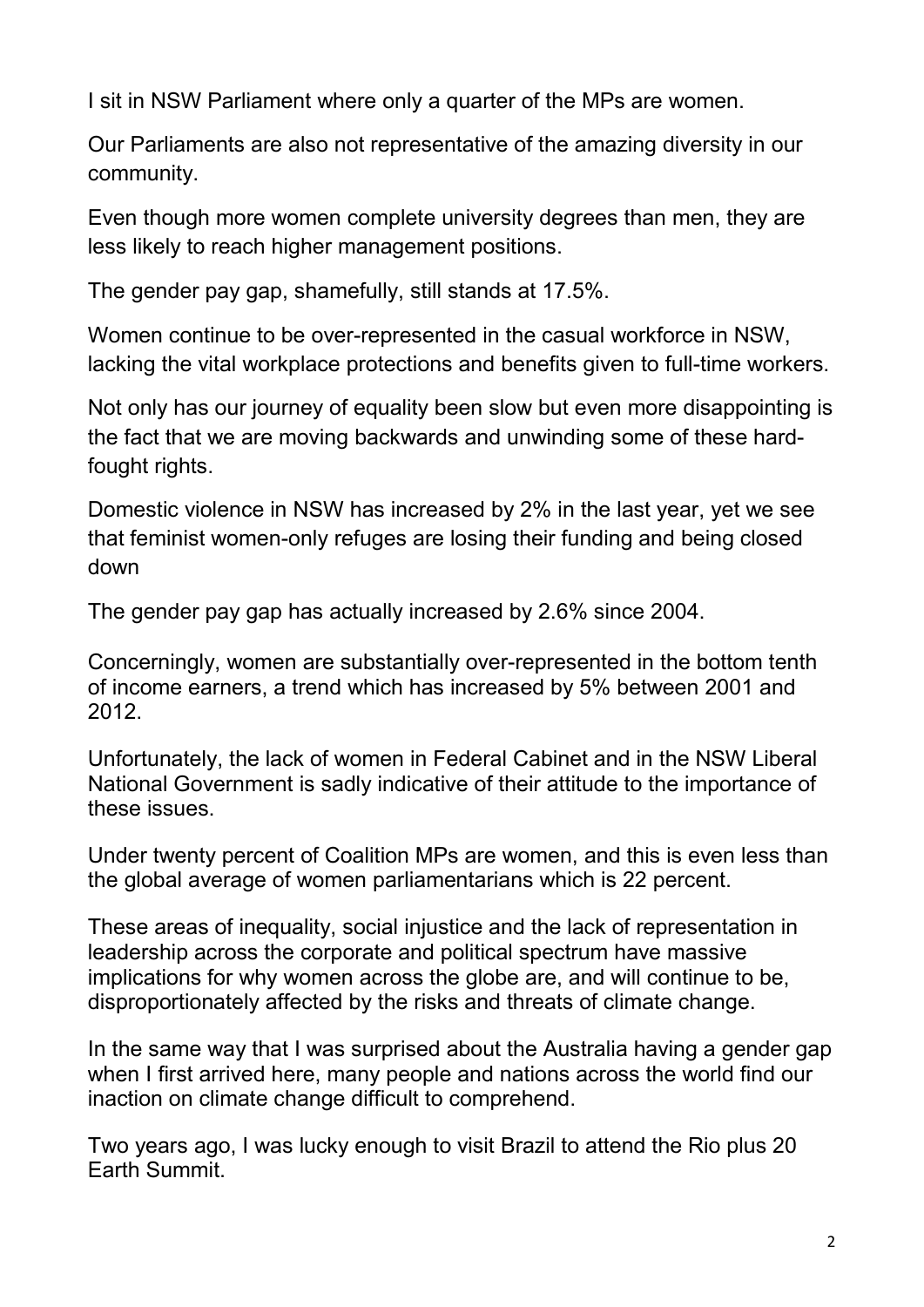About 40,000 people from across the world were gathered together to find a way forward on sustainability.

When people found out I was from Australia, they always asked why we were still arguing about whether climate change was happening or not when the rest of the world had moved on and was debating what strategies would work best to mitigate global warming or indeed better prepare us for the consequences.

I have to admit that I really had no explanation other than to admit the wilful ignorance of our decision-makers who do not accept the science and reality and are unwilling to make a change.

And of course developing countries were there with the predicament that they would be hit much harder with sea level rises, extreme heat, changing water conditions and catastrophic weather events, and were looking at us to supporting them in leading the way.

The gendered impacts of climate change are numerous and these are magnified for women living in poorer nations.

We know that with climate change the number and intensity of natural disasters will increase.

We also know that about 70% of the world's poor are women and that gender differences in deaths due to natural disasters correlate with women's social and economic rights.

For example, in Bangladesh following cyclones and flooding in 1991, women had a much higher death rate than men (71 per 1000, vs 15 per 1000, for those aged 20-44).

During the 2004 Asia Tsunami, more than 75% of those who died in Aceh were women.

Women are often not taught survival skills like swimming or climbing, have lower mobility, and cultural constraints that decrease their ability to escape and reduce access to shelter and health care.

Post-disaster, women are usually at higher risk of being placed in unsafe, overcrowded shelters, due to lack such as savings, property or land and are less mobile as primary family care-givers.

Women and girls bear the burden of fetching water for their families and spend significant amounts of time daily hauling water from distant sources.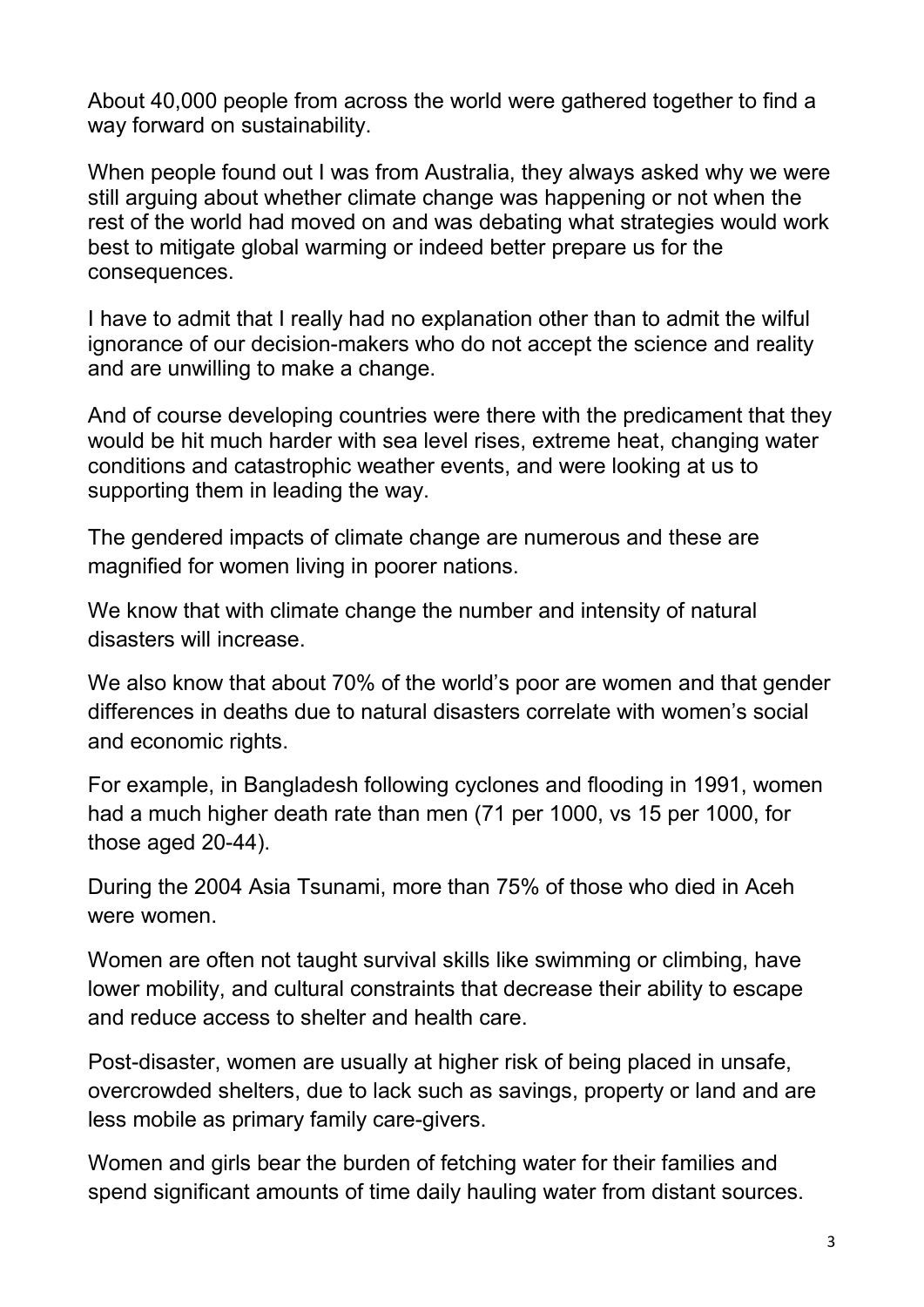That water is rarely enough to meet the needs of the household and is often contaminated, so women and girls also pay the heaviest price for poor sanitation.

Women and girls are also responsible for collecting traditional fuels, a physically draining task that can take many hours every day.

With environmental degradation, they are required to search further afield for resources.

As a result of these responsibilities, women have less time to earn money, engage in politics or other public activities, learn to read, acquire other skills, or simply rest.

Girls are sometimes kept home from school, perpetuating the cycle of disempowerment.

As in developing countries, the impacts of climate change will have differing effects on men and women in Australia.

In part, this is because of more women live in poverty than men.

The 2014 Women in NSW report showed there are almost double the number of women as men in the bottom 10% of income earners.

These women will be disproportionately impacted by rising costs of water, foods and fuel.

Following droughts in Victoria, NSW and Queensland, women living rurally faced different challenges to men.

Gender roles changed, resulting in more women seeking off-farm employment, and increased labour contribution.

Women reported feeling more isolated, receiving less support, and having less capacity to travel for health care.

There were also a number of health initiatives focusing on men, but not available for women.

As a result, many women reported being exhausted and without medical or social support networks to draw on.

There will also be a particularly large impact on Indigenous Australians, particularly those living remotely.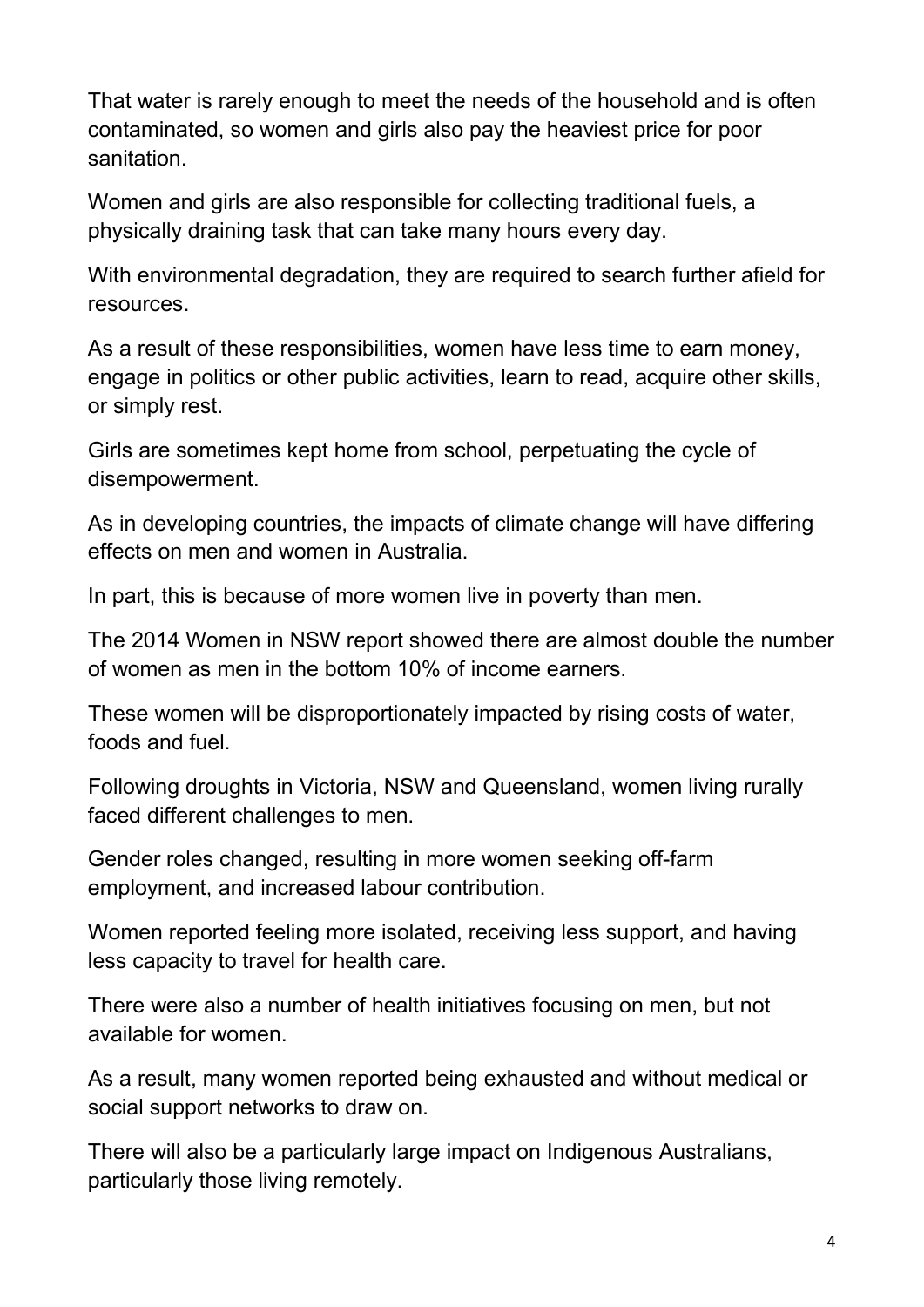They are more likely to suffer during extreme weather conditions, lack health care and lose food and water sources.

So now the big question - what can we do to make sure we act on climate change and that our policies consider gendered impacts and encompass social justice and environmental justice?

It is somewhat ironic that while women are disproportionately affected by climate change, they are also the ones more cognisant of environmental change and more likely to support environmental protection, yet we also face the historical disadvantage of limited access to decision-making.

A Climate Institute poll earlier this year, found that a growing number of Australians want the nation to lead on finding solutions to climate change and 64% of women want Australia to be a leader compared to 58% of men.

The NSW Who Cares About the Environment in 2012? survey suggests that:

- Women (75%) are more likely than men (67%) to be concerned about environmental problems
- On average, women undertake more environmental activities more often than men
- Women decide on 85% of household purchases, so there is inherent power to lead change.

Women are quite uniquely positioned to influence change and be extremely effective and creative agents for managing climate change – but empowerment and equal participation in decision-making is key.

In Bangladesh, women farmers reported that their profitable chickens were drowning because of frequent flooding.

When they were involved in planning for climate change the solution they came up with was to raise ducks instead!

There is a view amongst many environmentalists that perhaps the best hope for change may come from crisis.

I think we all have to fight harder to make sure that this is not the case.

We collectively have the courage and wisdom to learn from our past mistakes and make some important changes and choices before we are left none at all.